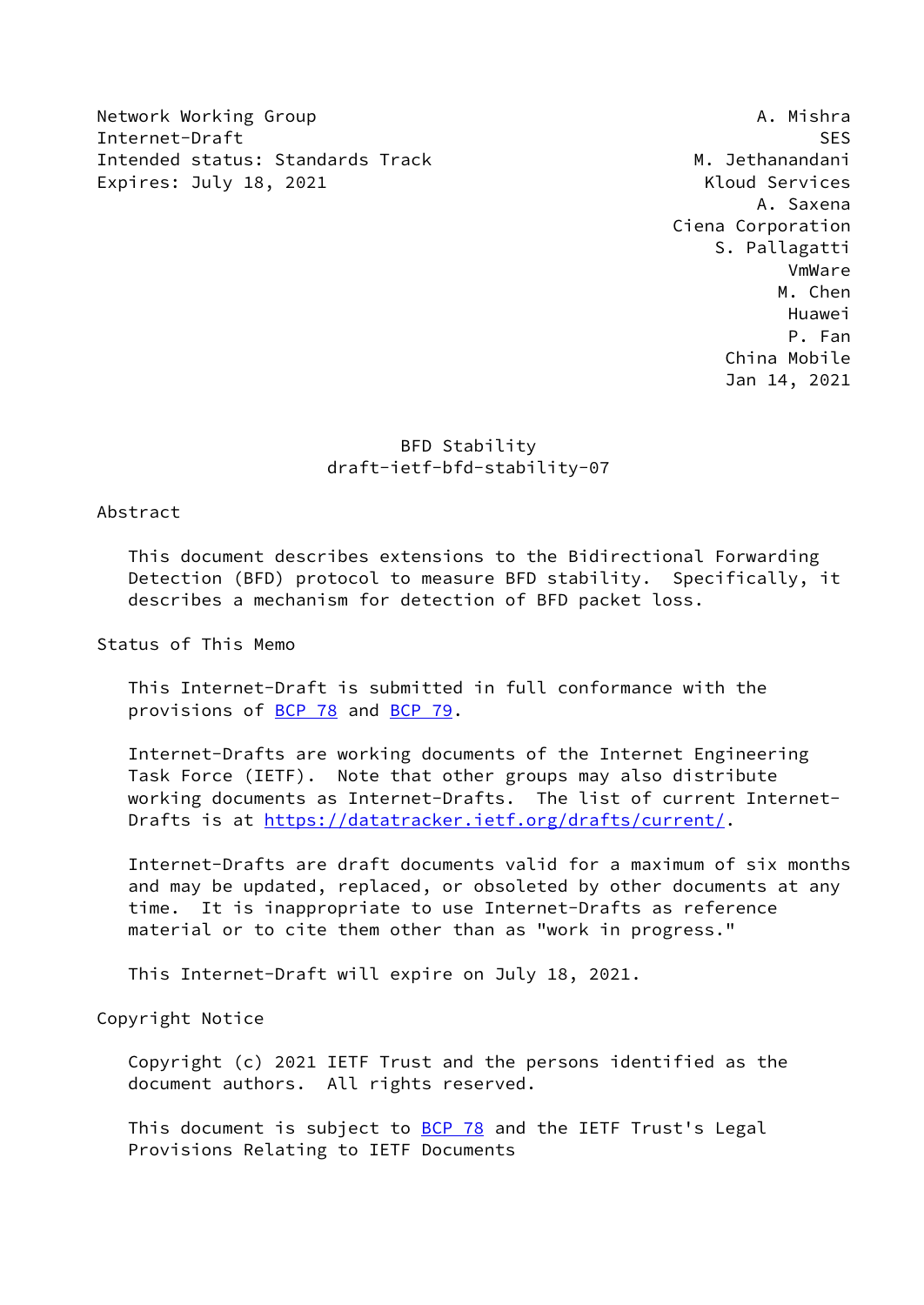## <span id="page-1-1"></span>Internet-Draft BFD Stability Jan 2021

 [\(https://trustee.ietf.org/license-info](https://trustee.ietf.org/license-info)) in effect on the date of publication of this document. Please review these documents carefully, as they describe your rights and restrictions with respect to this document. Code Components extracted from this document must include Simplified BSD License text as described in Section 4.e of the Trust Legal Provisions and are provided without warranty as described in the Simplified BSD License.

Table of Contents

|  |  |  |  |  |  |  |  |  |  |  |  | $\underline{4}$ . BFD Null-Authentication Type 3<br><u>7</u> . Security Consideration $\ldots \ldots \ldots \ldots \ldots \ldots \ldots$ |
|--|--|--|--|--|--|--|--|--|--|--|--|------------------------------------------------------------------------------------------------------------------------------------------|

#### <span id="page-1-0"></span>[1](#page-1-0). Introduction

The Bidirectional Forwarding Detection ( BFD) [[RFC5880](https://datatracker.ietf.org/doc/pdf/rfc5880)] protocol operates by transmitting and receiving BFD control packets, generally at high frequency, over the datapath being monitored. In order to prevent significant data loss due to a datapath failure, BFD session detection time as defined in BFD [\[RFC5880](https://datatracker.ietf.org/doc/pdf/rfc5880)] is set to the smallest feasible value.

 This document proposes a mechanism to detect lost packets in a BFD session in addition to the datapath fault detection mechanisms of BFD. Such a mechanism presents significant value to measure the stability of BFD sessions and provides data to the operators for the cause of a BFD failure.

 This document does not propose any BFD extension to measure data traffic loss or delay on a link or tunnel and the scope is limited to BFD packets.

#### <span id="page-1-2"></span>[2](#page-1-2). Terminology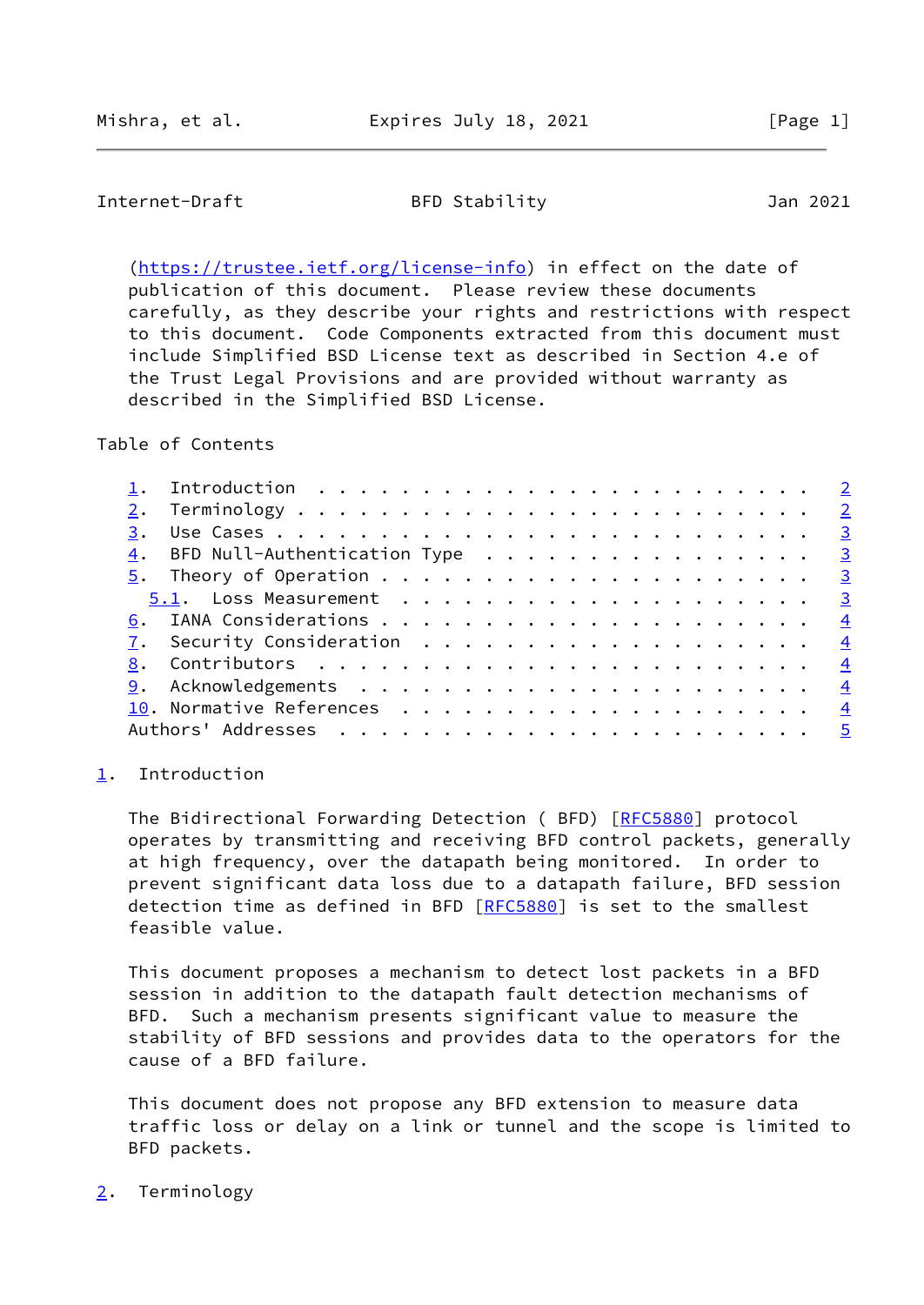The key words "MUST", "MUST NOT", "REQUIRED", "SHALL", "SHALL NOT", "SHOULD", "SHOULD NOT", "RECOMMENDED", "MAY", and "OPTIONAL" in this document are to be interpreted as described in [RFC 2119 \[RFC2119](https://datatracker.ietf.org/doc/pdf/rfc2119)] and [RFC 8174](https://datatracker.ietf.org/doc/pdf/rfc8174) [\[RFC8174](https://datatracker.ietf.org/doc/pdf/rfc8174)].

| Mishra, et al. | Expires July 18, 2021 | [Page 2] |
|----------------|-----------------------|----------|
|----------------|-----------------------|----------|

<span id="page-2-1"></span>Internet-Draft BFD Stability Jan 2021

The reader is expected to be familiar with the BFD [[RFC5880\]](https://datatracker.ietf.org/doc/pdf/rfc5880), Optimizing BFD Authentication [\[I-D.ietf-bfd-optimizing-authentication](#page-4-2)] and BFD Secure Sequence Numbers [\[I-D.ietf-bfd-secure-sequence-numbers](#page-4-3)].

### <span id="page-2-0"></span>[3](#page-2-0). Use Cases

Bidirectional Forwarding Detection as defined in BFD [\[RFC5880](https://datatracker.ietf.org/doc/pdf/rfc5880)] cannot detect any BFD packet loss if the loss does not last for detection time. This document proposes a method to detect a dropped packet on the receiver. For example, if the receiver receives BFD control packet k at time t but receives packet k+3 at time t+10ms, and never receives packet k+1 and/or k+2, then it has experienced a drop.

 This proposal enables BFD implementations to generate diagnostic information on the health of each BFD session that could be used to preempt a failure on a datapath that BFD was monitoring by allowing time for a corrective action to be taken.

 In a faulty datapath scenario, an operator can use BFD health information to trigger delay and loss measurement OAM protocol (Connectivity Fault Management (CFM) or Loss Measurement (LM)-Delay Measurement (DM)) to further isolate the issue.

### <span id="page-2-2"></span>[4](#page-2-2). BFD Null-Authentication Type

 The functionality proposed for BFD stability measurement is achieved by appending an authentication section with the NULL Authentication type (as defined in Optimizing BFD Authentication [\[I-D.ietf-bfd-optimizing-authentication](#page-4-2)] ) to the BFD control packets that do not have authentication enabled.

<span id="page-2-3"></span>[5](#page-2-3). Theory of Operation

 This mechanism allows operators to measure the loss of BFD control packets.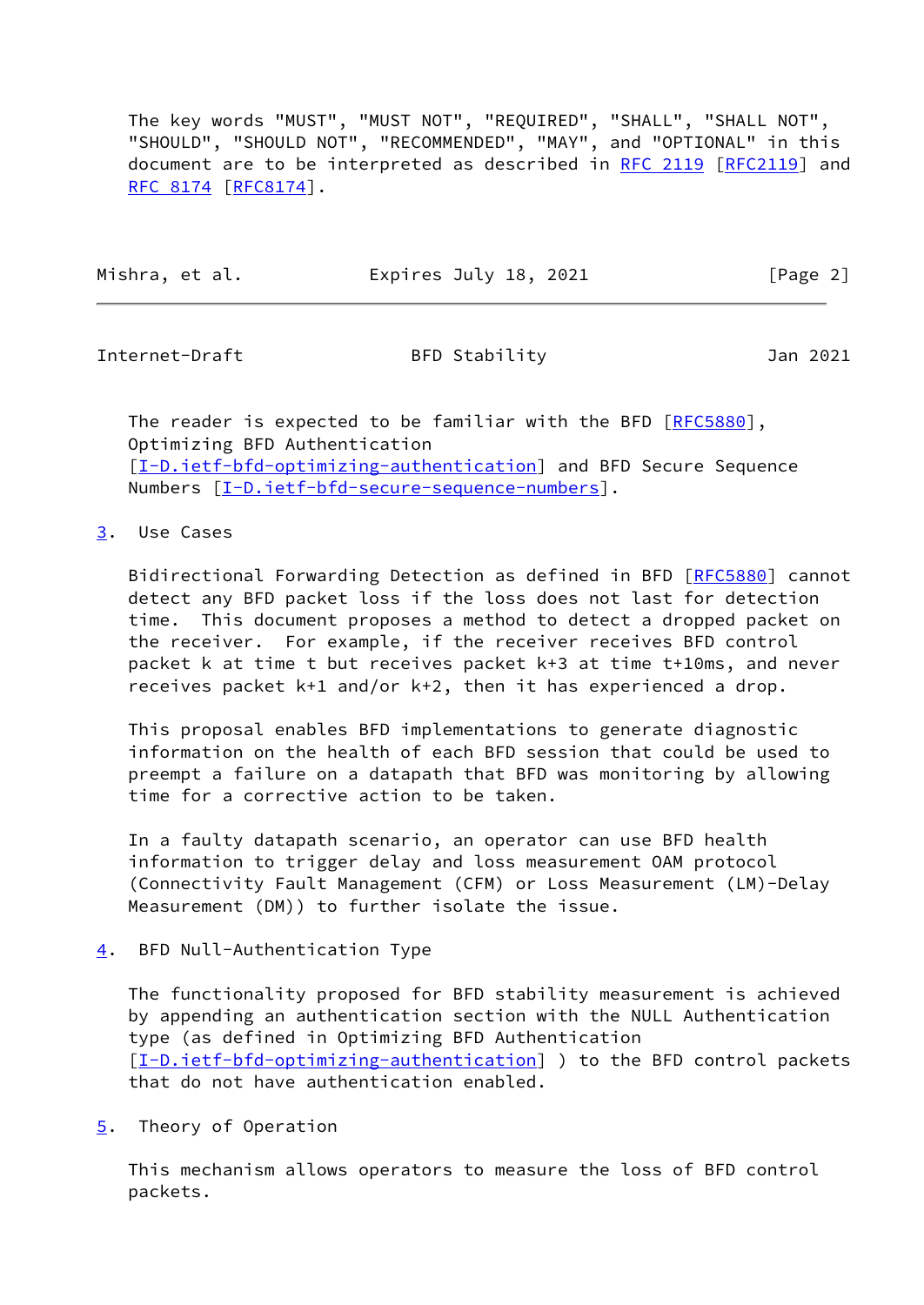When using MD5 or SHA authentication, BFD uses an authentication section that carries the Sequence Number. However, if non-meticulous authentication is being used, or no authentication is in use, then the non-authenticated BFD control packets MUST include an authentication section with the NULL Authentication type.

#### <span id="page-3-0"></span>[5.1](#page-3-0). Loss Measurement

 Loss measurement counts the number of BFD control packets missed at the receiver during any Detection Time period. The loss is detected by comparing the Sequence Number field in the Auth TLV (NULL or

| Mishra, et al.<br>Expires July 18, 2021 | [Page 3] |
|-----------------------------------------|----------|
|-----------------------------------------|----------|

<span id="page-3-2"></span>Internet-Draft BFD Stability Jan 2021

 otherwise) in successive BFD control packets. The Sequence Number in each successive control packet generated on a BFD session by the transmitter is incremented by one.

 The first BFD authentication section with a non-zero sequence number, in a valid BFD control packet, processed by the receiver is used for bootstrapping the logic. When using secure sequence numbers, if the expected values are pre-calculated, the value must be matched to detect lost packets as defined in BFD secure sequence numbers [\[I-D.ietf-bfd-secure-sequence-numbers](#page-4-3)].

<span id="page-3-1"></span>[6](#page-3-1). IANA Considerations

This document has no actions for IANA.

<span id="page-3-3"></span>[7](#page-3-3). Security Consideration

Other than concerns raised in BFD [[RFC5880](https://datatracker.ietf.org/doc/pdf/rfc5880)], Optimizing BFD Authentication  $[I-D.ietf-bfd-optimizing-authentication]$  $[I-D.ietf-bfd-optimizing-authentication]$  and BFD Secure Sequence Numbers  $[I-D.iett-bfd-secure-sequence-numbers]$ . There are no new concerns with this proposal.

<span id="page-3-4"></span>[8](#page-3-4). Contributors

Manav Bhatia

<span id="page-3-5"></span>[9](#page-3-5). Acknowledgements

Authors would like to thank Nobo Akiya, Jeffery Haas, Peng Fan,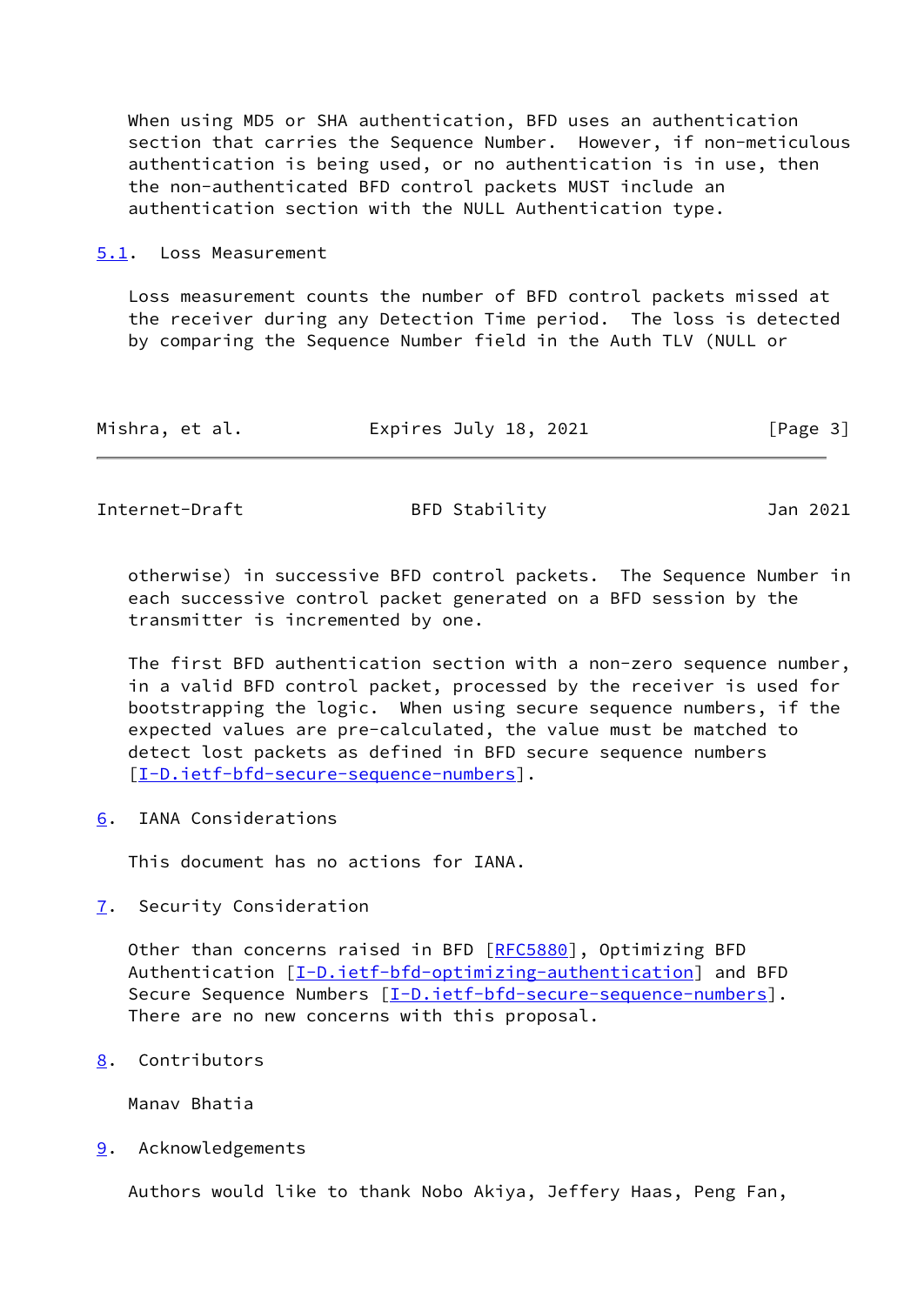Dileep Singh, Basil Saji, Sagar Soni and Mallik Mudigonda who also contributed to this document.

<span id="page-4-0"></span>[10.](#page-4-0) Normative References

<span id="page-4-2"></span> [I-D.ietf-bfd-optimizing-authentication] Jethanandani, M., Mishra, A., Saxena, A., and M. Bhatia, "Optimizing BFD Authentication", [draft-ietf-bfd](https://datatracker.ietf.org/doc/pdf/draft-ietf-bfd-optimizing-authentication-11) [optimizing-authentication-11](https://datatracker.ietf.org/doc/pdf/draft-ietf-bfd-optimizing-authentication-11) (work in progress), July 2020.

<span id="page-4-3"></span> [I-D.ietf-bfd-secure-sequence-numbers] Jethanandani, M., Agarwal, S., Mishra, A., Saxena, A., and A. DeKok, "Secure BFD Sequence Numbers", [draft-ietf-bfd](https://datatracker.ietf.org/doc/pdf/draft-ietf-bfd-secure-sequence-numbers-07) [secure-sequence-numbers-07](https://datatracker.ietf.org/doc/pdf/draft-ietf-bfd-secure-sequence-numbers-07) (work in progress), December 2020.

Mishra, et al. **Expires July 18, 2021** [Page 4]

<span id="page-4-1"></span>Internet-Draft BFD Stability Jan 2021

- [RFC2119] Bradner, S., "Key words for use in RFCs to Indicate Requirement Levels", [BCP 14](https://datatracker.ietf.org/doc/pdf/bcp14), [RFC 2119](https://datatracker.ietf.org/doc/pdf/rfc2119), DOI 10.17487/RFC2119, March 1997, <[https://www.rfc-editor.org/info/rfc2119>](https://www.rfc-editor.org/info/rfc2119).
- [RFC5880] Katz, D. and D. Ward, "Bidirectional Forwarding Detection (BFD)", [RFC 5880,](https://datatracker.ietf.org/doc/pdf/rfc5880) DOI 10.17487/RFC5880, June 2010, <[https://www.rfc-editor.org/info/rfc5880>](https://www.rfc-editor.org/info/rfc5880).
- [RFC8174] Leiba, B., "Ambiguity of Uppercase vs Lowercase in [RFC](https://datatracker.ietf.org/doc/pdf/rfc2119) [2119](https://datatracker.ietf.org/doc/pdf/rfc2119) Key Words", [BCP 14](https://datatracker.ietf.org/doc/pdf/bcp14), [RFC 8174,](https://datatracker.ietf.org/doc/pdf/rfc8174) DOI 10.17487/RFC8174, May 2017, [<https://www.rfc-editor.org/info/rfc8174](https://www.rfc-editor.org/info/rfc8174)>.

Authors' Addresses

 Ashesh Mishra SES

Email: mishra.ashesh@gmail.com

Mahesh Jethanandani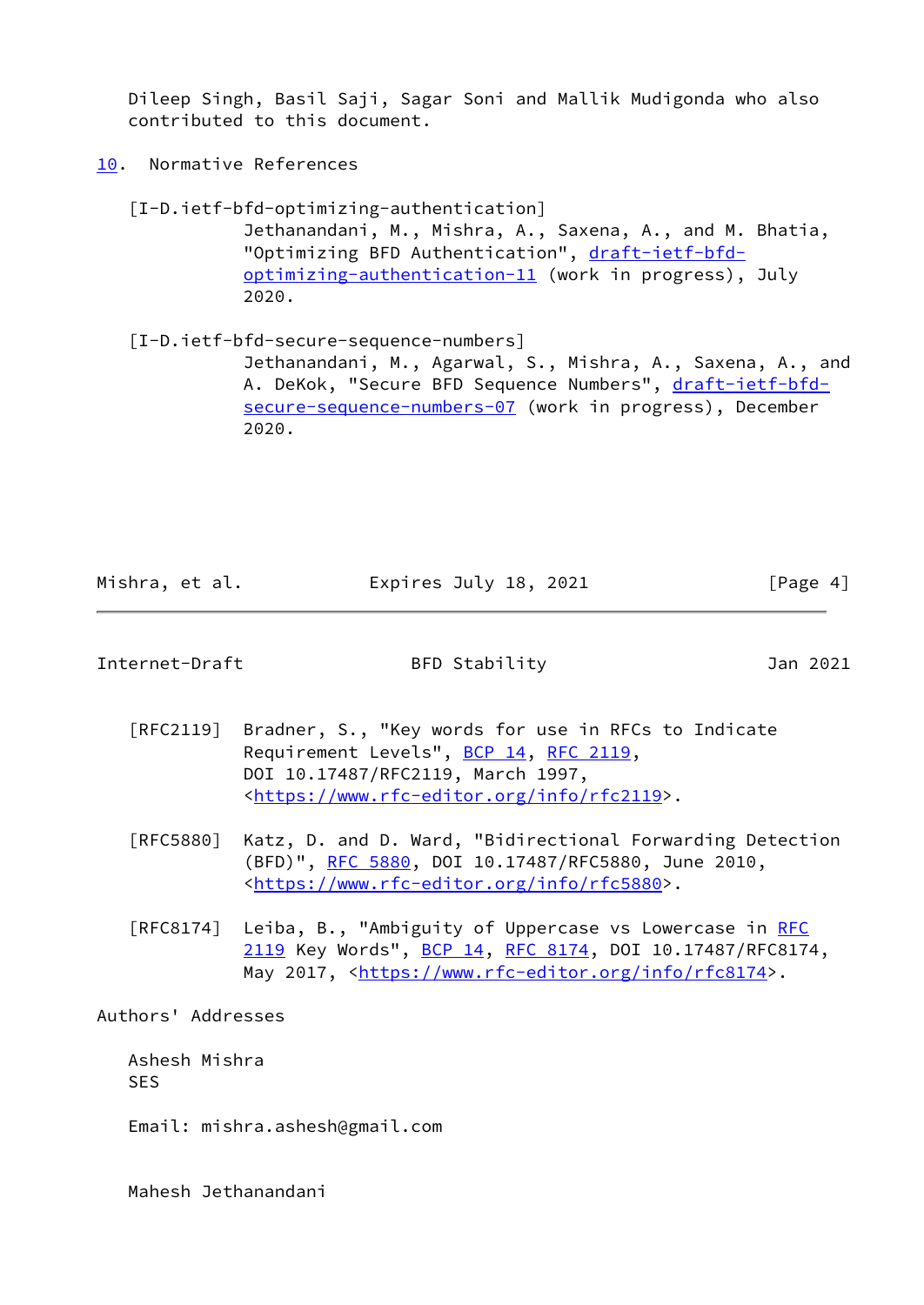Kloud Services CA USA Email: mjethanandani@gmail.com Ankur Saxena Ciena Corporation 3939 North 1st Street San Jose, CA 95134 USA Email: ankurpsaxena@gmail.com URI: www.ciena.com Santosh Pallagatti VmWare Bangalore, Karnataka 560103 India Email: santosh.pallagatti@gmail.com

| Mishra, et al.<br>Expires July 18, 2021 | [Page 5] |
|-----------------------------------------|----------|
|-----------------------------------------|----------|

Internet-Draft BFD Stability Jan 2021

 Mach Chen Huawei

Email: mach.chen@huawei.com

 Peng Fan China Mobile 32 Xuanwumen West Street Beijing, Beijing China

Email: fanp08@gmail.com